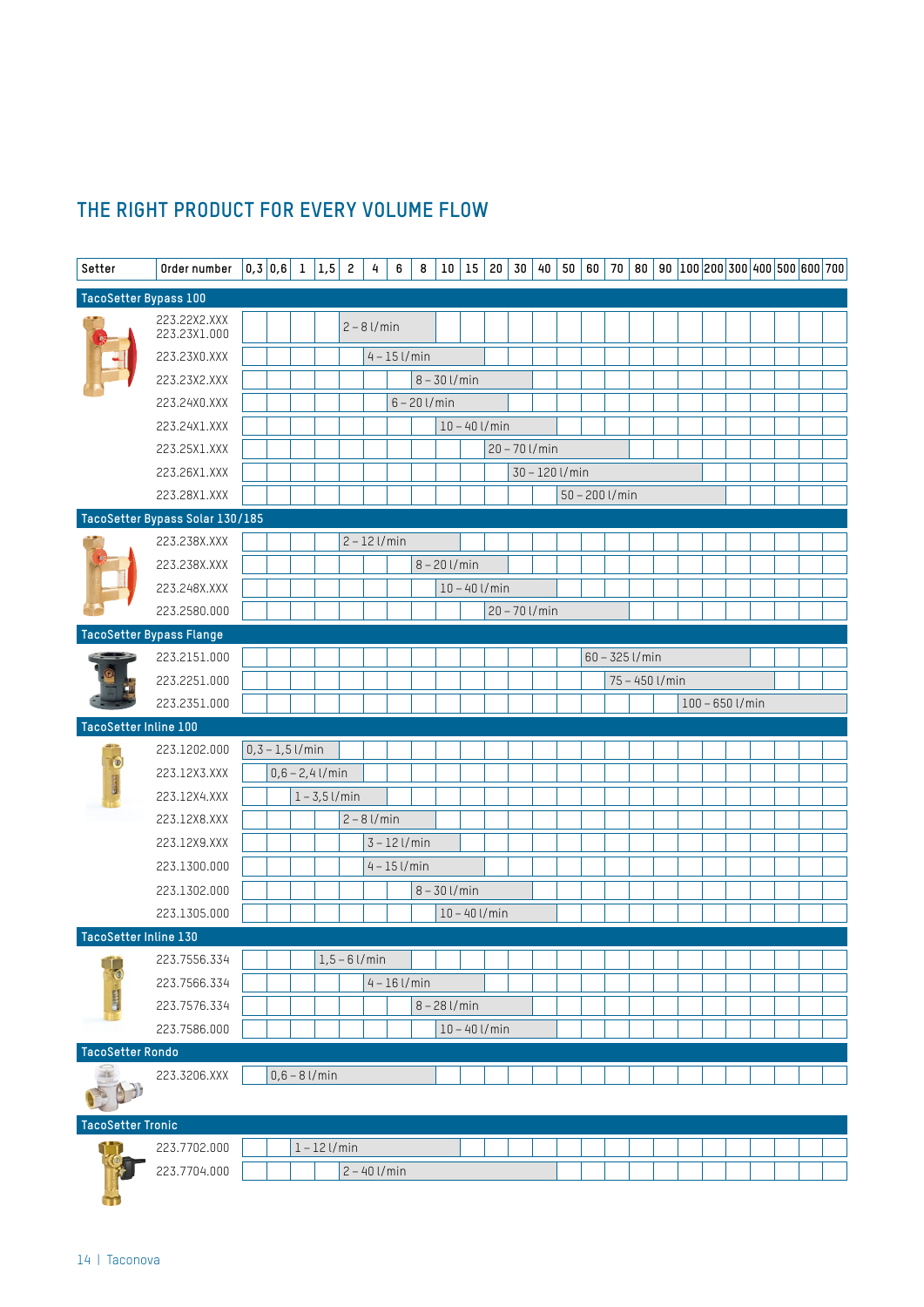# **TACOSETTER INLINE 100/130**



### **DESCRIPTION**

- Balancing and shut-off valve
- Hydronic balancing and volume flow control directly at the consumer or in a subsystem
- TacoSetter Inline 130 can be connected directly to the suction nozzles of a pump

#### **ADVANTAGES**

- Direct visual flow control (viewing glass)
- For flow volumes from 0.3 40 l/min
- Required water flows are precisely, quickly, easily and continuously variably adjusted
- No expensive auxiliary devices (measuring devices, charts, tables) required
- TacoSetter Inline 100 is certified for drinking water usage
- TacoSetter Inline 130 is available for high temperatures (up to 130 °C) in solar circuits with or without a glycol scale

### **FUNCTIONS**

- Flow meter with viewing glass (l/min) integrated into the housing
- Displacement principle of an impact element held in a measuring tube with a counterspring
- The index mark is the lower edge of the float element
- Adjustment with a screwdriver used on the adjusting screw

### **TECHNICAL DATA**

- k<sub>vs</sub>-value and measurement range: see tables across the page
- $\blacksquare$  Operating temperature T<sub>omax</sub>:
- Inline 100: 100 °C
- Inline 130: 130 °C (temporarily 160 °C)
- $\blacksquare$  Operating pressure  $P_{\text{max}}$ :
	- Inline 100: 10 bar
	- Inline 130: 8 bar
- Measuring accuracy: ±10 % of the final value
- Connection thread: compliant with DIN 2999/ISO 7 or ISO 228
- Installation position: in the flow direction in any position (360 °)

#### **MATERIALS**

- Housing: brass or dezincification-resistant brass
- Test object: plastic
- Inner parts: stainless steel and plastic
- Viewing glass: heat-resistant, shock-resistant plastic or borosilicate
- Seals: **FPDM**

# **FLOW MEDIA**

- Water mixtures with typical corrosion and glycol additives (see «Correction Curves» document at taconova.com)
- Hot water
- Cold water
- TacoSetter Inline 100: drinking water (SVGW, ACS and KTW-certified)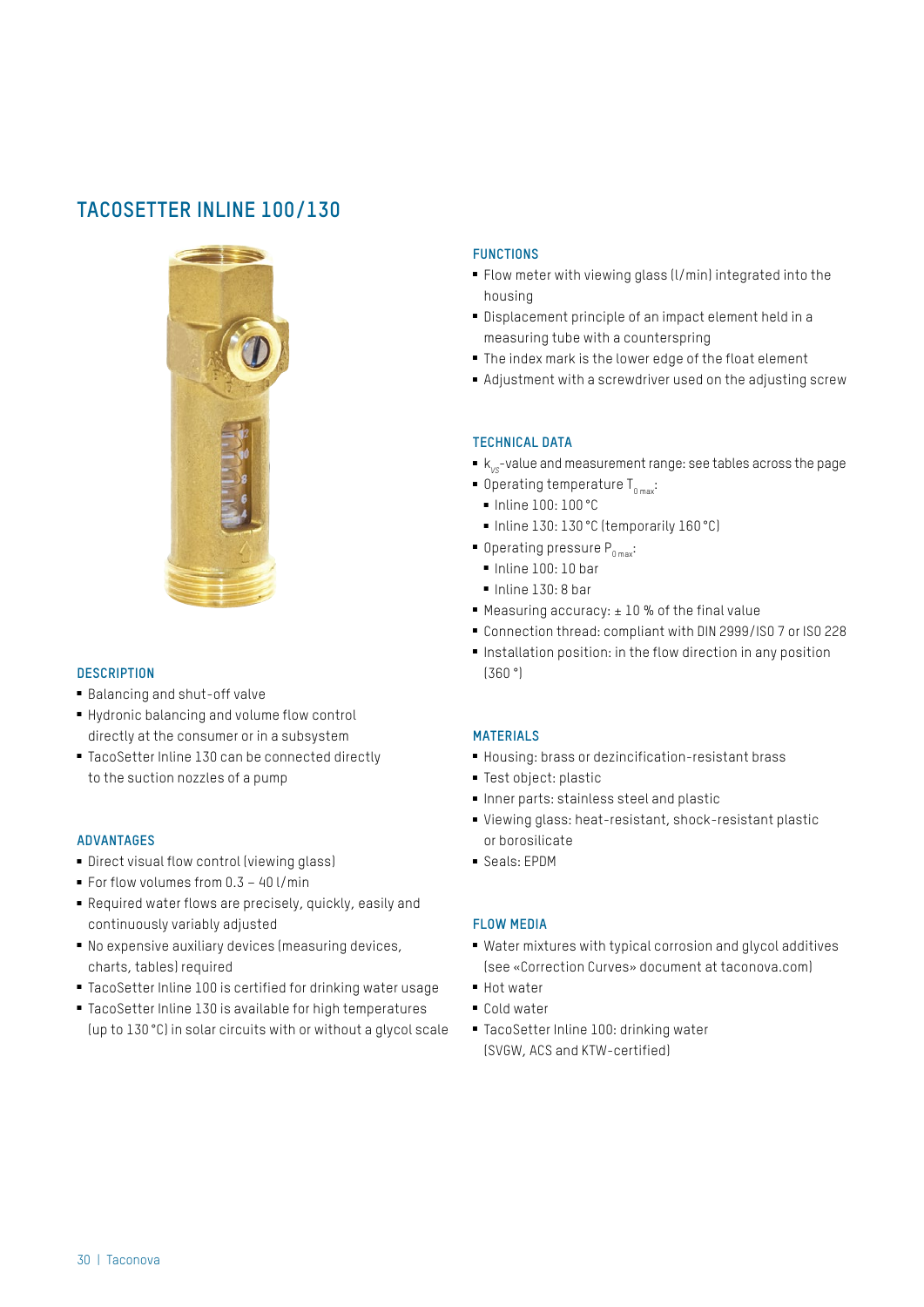### **TACOSETTER INLINE 100 – MODELS**

 $\begin{array}{c} \bullet \\ \bullet \\ \bullet \end{array}$ 

## **BALANCING VALVE**

Brass,  $T_{0 \text{ max}}$ : 100 °C,  $P_{0 \text{ max}}$ : 10 bar

| Order no.    | DN | G x Rp                               | $k_{\nu s}$ (m <sup>3</sup> /h) | Range (l/min) |
|--------------|----|--------------------------------------|---------------------------------|---------------|
| 223.1202.000 | 15 | $\frac{3}{4}$ $\times$ $\frac{1}{2}$ | 0,25                            | $0,3 - 1,5$   |
| 223.1203.000 | 15 | $\frac{3}{4}$ $\times$ $\frac{1}{2}$ | 0.6                             | $0,6 - 2,4$   |
| 223.1204.000 | 15 | $\frac{3}{4}$ $\times$ $\frac{1}{2}$ | 1.35                            | $1 - 3.5$     |
| 223.1208.000 | 15 | $\frac{3}{4}$ $\times$ $\frac{1}{2}$ | 1.8                             | $2 - 8$       |
| 223.1209.000 | 15 | $\frac{3}{4}$ $\times$ $\frac{1}{2}$ | 1,85                            | $3 - 12$      |



| Order no.    | DN | $G \times G$                     | $k_{vs}$ (m <sup>3</sup> /h) | Range (l/min) |
|--------------|----|----------------------------------|------------------------------|---------------|
| 223.1233.000 | 15 | $\frac{3}{4} \times \frac{3}{4}$ | 0,6                          | $0,6 - 2,4$   |
| 223.1234.000 | 15 | $\frac{3}{4} \times \frac{3}{4}$ | 1,35                         | $1 - 3.5$     |
| 223.1238.000 | 15 | $\frac{3}{4} \times \frac{3}{4}$ | 1,8                          | $2 - 8$       |
| 223.1239.000 | 15 | $\frac{3}{4} \times \frac{3}{4}$ | 1,85                         | $3 - 12$      |
| 223.1300.000 | 20 | $1" \times 1"$                   | 5,0                          | $4 - 15$      |
| 223.1302.000 | 20 | $1" \times 1"$                   | 5,0                          | $8 - 30$      |
| 223.1305.000 | 20 | $1" \times 1"$                   | 5,0                          | $10 - 40$     |



# **BALANCING VALVE (DEZINCIFICATION-RESISTANT)**

Brass,  $T_{_{0\, \text{max}}}: 100\, \text{°C}$  ,  $P_{_{0\, \text{max}}}: 10\, \text{bar}$ 

| Order no.    | DN | G x Rp                               | $k_{\nu s}$ (m <sup>3</sup> /h) | Range (l/min) |
|--------------|----|--------------------------------------|---------------------------------|---------------|
| 223.1204.104 | 15 | $\frac{3}{4}$ $\times$ $\frac{1}{2}$ | 1.35                            | $1 - 3.5$     |
| 223.1208.104 | 15 | $\frac{3}{4}$ $\times$ $\frac{1}{2}$ | 1.8                             | $2 - 8$       |
| 223.1209.104 | 15 | $\frac{3}{4}$ $\times$ $\frac{1}{2}$ | 1,85                            | $3 - 12$      |



|    | $\sim$ $\sim$ $\sim$             | -⊥, ∪ ∪                         |               |
|----|----------------------------------|---------------------------------|---------------|
| DN | GxG                              | $k_{\nu s}$ (m <sup>3</sup> /h) | Range (l/min) |
| 15 | $\frac{3}{4} \times \frac{3}{4}$ | 0,25                            | $0,3 - 1,5$   |
| 15 | $\frac{3}{4} \times \frac{3}{4}$ | 0,6                             | $0,6 - 2,4$   |
| 15 | $\frac{3}{4} \times \frac{3}{4}$ | 1,35                            | $1 - 3.5$     |
| 15 | $\frac{3}{4} \times \frac{3}{4}$ | 1,8                             | $2 - 8$       |
|    |                                  |                                 |               |

### **TACOSETTER INLINE 130 – MODELS**



#### BALANCING VALVE (GLYCOL SCALE, VISCOSITY: 2,3 MM<sup>2</sup>/S)

Brass,  $T_{_{0\,max}}$ : 130 °C,  $P_{_{0\,max}}$ : 8 bar

| Order no.    | DN | GxG              | $k_{\nu s}$ (m <sup>3</sup> /h) | Range (l/min) |
|--------------|----|------------------|---------------------------------|---------------|
| 223.7556.334 | 20 | $1" \times 1"$ A | 1.8                             | $1.5 - 6$     |
| 223.7566.334 | 20 | $1" \times 1"$ A | 4.76                            | $4 - 16$      |
| 223.7576.334 | 20 | 1" x 1" A        | 5,44                            | $8 - 28$      |



# **BALANCING VALVE (WATER SCALE)**

Brass, T $_{_{0\, \rm max}}$ : 130° C, P $_{_{0\, \rm max}}$ : 8 bar

| Order no.    | DN | GxG       | $k_{vs}$ (m <sup>3</sup> /h) | Range (l/min) |
|--------------|----|-----------|------------------------------|---------------|
| 223.7586.000 |    | 1" x 1" A | 5.U                          | 10 – 40       |

 $\bigcirc$   $\bigcirc$  sygw

**NEW SSIGHT**